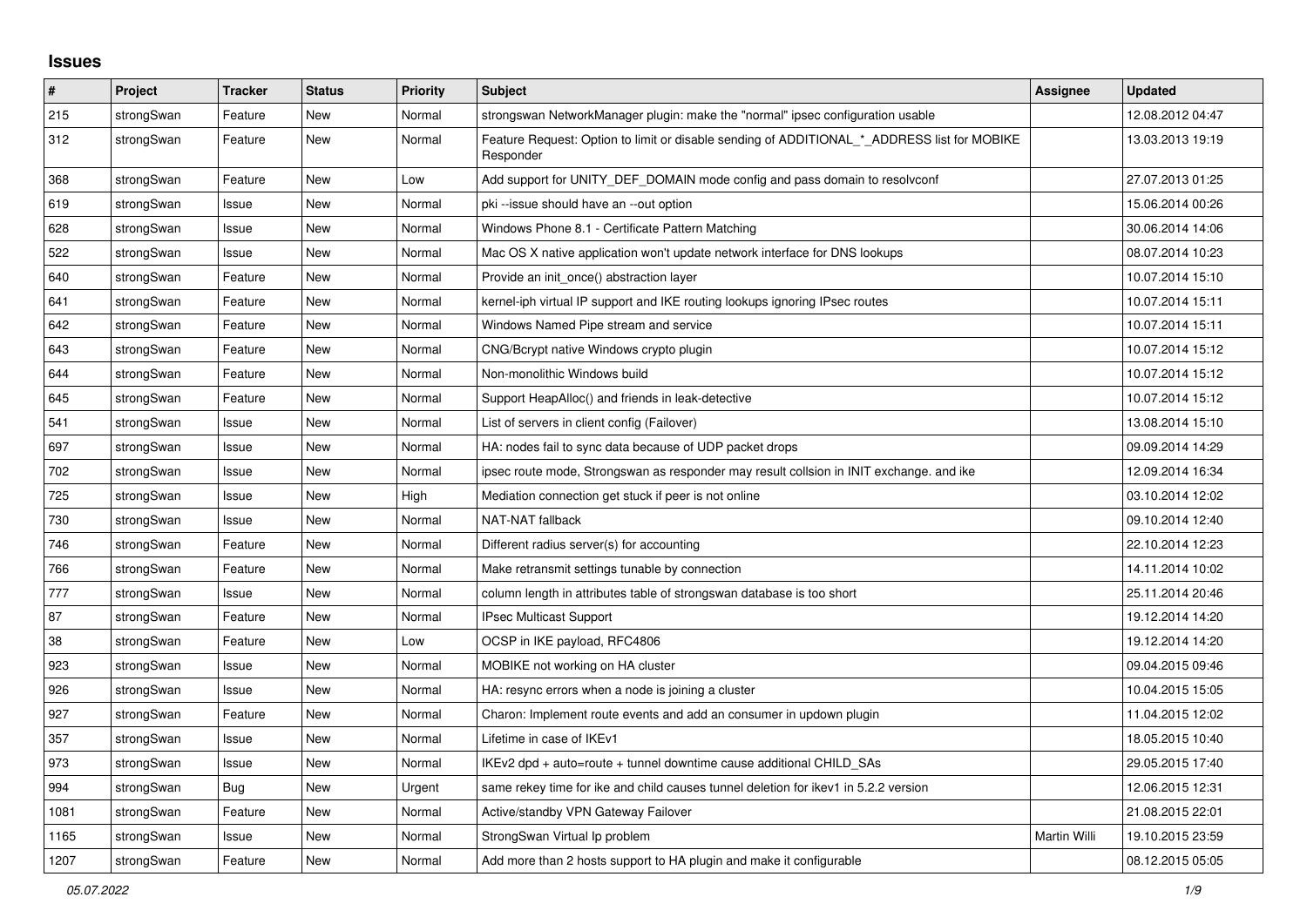| $\vert$ # | Project    | <b>Tracker</b> | <b>Status</b> | <b>Priority</b> | Subject                                                                                                 | <b>Assignee</b> | <b>Updated</b>   |
|-----------|------------|----------------|---------------|-----------------|---------------------------------------------------------------------------------------------------------|-----------------|------------------|
| 1251      | strongSwan | Feature        | New           | Normal          | FreeBSD HA                                                                                              |                 | 11.01.2016 22:01 |
| 930       | strongSwan | Feature        | New           | Normal          | Option to have non-sequential v6 roadwarrior addresses                                                  |                 | 12.01.2016 16:36 |
| 1271      | strongSwan | Issue          | New           | Normal          | X.509 UTF-8 support                                                                                     |                 | 17.01.2016 14:39 |
| 1289      | strongSwan | Issue          | New           | Normal          | HA plugin should sync last sent packet                                                                  |                 | 01.02.2016 13:59 |
| 2112      | strongSwan | Issue          | <b>New</b>    | Normal          | Broadcast packets are not relayed from Lan to Vpn clilent                                               |                 | 14.09.2016 14:18 |
| 2178      | strongSwan | Issue          | <b>New</b>    | Normal          | ha and updown                                                                                           |                 | 01.12.2016 13:53 |
| 2260      | strongSwan | Issue          | New           | Normal          | Number of CHILD_SA for a single connection grows over time                                              |                 | 28.02.2017 13:46 |
| 397       | strongSwan | Bug            | New           | High            | Receive TS_UNACCEPTABLE errors                                                                          |                 | 31.05.2017 00:35 |
| 2361      | strongSwan | Feature        | New           | Normal          | Import .sswan files from NetworkManager                                                                 |                 | 12.06.2017 15:25 |
| 2432      | strongSwan | Issue          | New           | Normal          | PLUTO_ME can be different for up-client and down-client                                                 |                 | 21.09.2017 11:57 |
| 2459      | strongSwan | Issue          | New           | High            | updown script deleted firewall rules at down-client in make-before-break responder side                 |                 | 05.11.2017 19:13 |
| 2464      | strongSwan | Issue          | New           | Normal          | How to Loadbalance strongswan IPsec via NGINX?                                                          |                 | 12.11.2017 19:16 |
| 2671      | strongSwan | Issue          | New           | Normal          | Passing user-supplied cerificate file names to charon-nm is problematic                                 |                 | 23.05.2018 21:27 |
| 2682      | strongSwan | Issue          | <b>New</b>    | Normal          | IMV/IMC (re)Attestation                                                                                 |                 | 07.06.2018 21:25 |
| 2691      | strongSwan | Issue          | <b>New</b>    | Normal          | Strongswan and KSOFTIRQ cpu utilization                                                                 |                 | 26.06.2018 14:34 |
| 2707      | strongSwan | Feature        | New           | Normal          | More attributes taken/translated from radius attributes                                                 |                 | 14.07.2018 15:21 |
| 2727      | strongSwan | Feature        | New           | Low             | single pair of selectors per CHILD_SA                                                                   |                 | 23.08.2018 12:08 |
| 2854      | strongSwan | Feature        | New           | Low             | Srongswan doesn't sending RADIUS Accounting-On/Off on start up / shutdown                               |                 | 10.12.2018 10:19 |
| 3075      | strongSwan | Feature        | New           | Normal          | <b>IPsec Labelling</b>                                                                                  |                 | 29.05.2019 17:09 |
| 3159      | strongSwan | Issue          | New           | High            | backup ipsec tunnels                                                                                    |                 | 26.08.2019 14:28 |
| 3244      | strongSwan | Feature        | New           | Low             | eap-peap on android                                                                                     |                 | 04.11.2019 10:17 |
| 3298      | strongSwan | Issue          | New           | Normal          | strategies to improve strongswan performance per single SA                                              |                 | 23.12.2019 14:05 |
| 3326      | strongSwan | Issue          | New           | Normal          | update custom routing table (table 220 by default) with new routes if new networks and routes<br>appear |                 | 10.02.2020 12:01 |
| 1057      | strongSwan | Feature        | New           | Normal          | conn switching based on eap identity                                                                    |                 | 24.03.2020 10:14 |
| 3398      | strongSwan | Feature        | <b>New</b>    | Normal          | Android client - allow configuring eap id with EAP-TLS                                                  |                 | 06.04.2020 23:19 |
| 3441      | strongSwan | Feature        | New           | Normal          | [Android] Lock modification of VPN configurations on work devices                                       |                 | 11.05.2020 10:00 |
| 3456      | strongSwan | Feature        | New           | Low             | move to github/gitlab                                                                                   |                 | 22.05.2020 12:27 |
| 3457      | strongSwan | Feature        | New           | Low             | user-friendly pkcs11 certificate selection                                                              |                 | 22.05.2020 12:52 |
| 2701      | strongSwan | Issue          | New           | Normal          | Low bandwidth when Iperfing data thorugh IPSEC tunnel                                                   |                 | 07.07.2020 13:38 |
| 3524      | strongSwan | Issue          | New           | Urgent          | Routing public IP addresses thru the VPN tunnel (Peer is Cisco ISR)                                     |                 | 24.07.2020 03:15 |
| 3534      | strongSwan | Issue          | New           | Urgent          | use of strongswan, ipvlan L2 and kernel ipsec                                                           |                 | 04.08.2020 20:59 |
| 3545      | strongSwan | Issue          | New           | Normal          | Configuration model for multiple-VRF tunnel endpoints                                                   |                 | 18.08.2020 13:50 |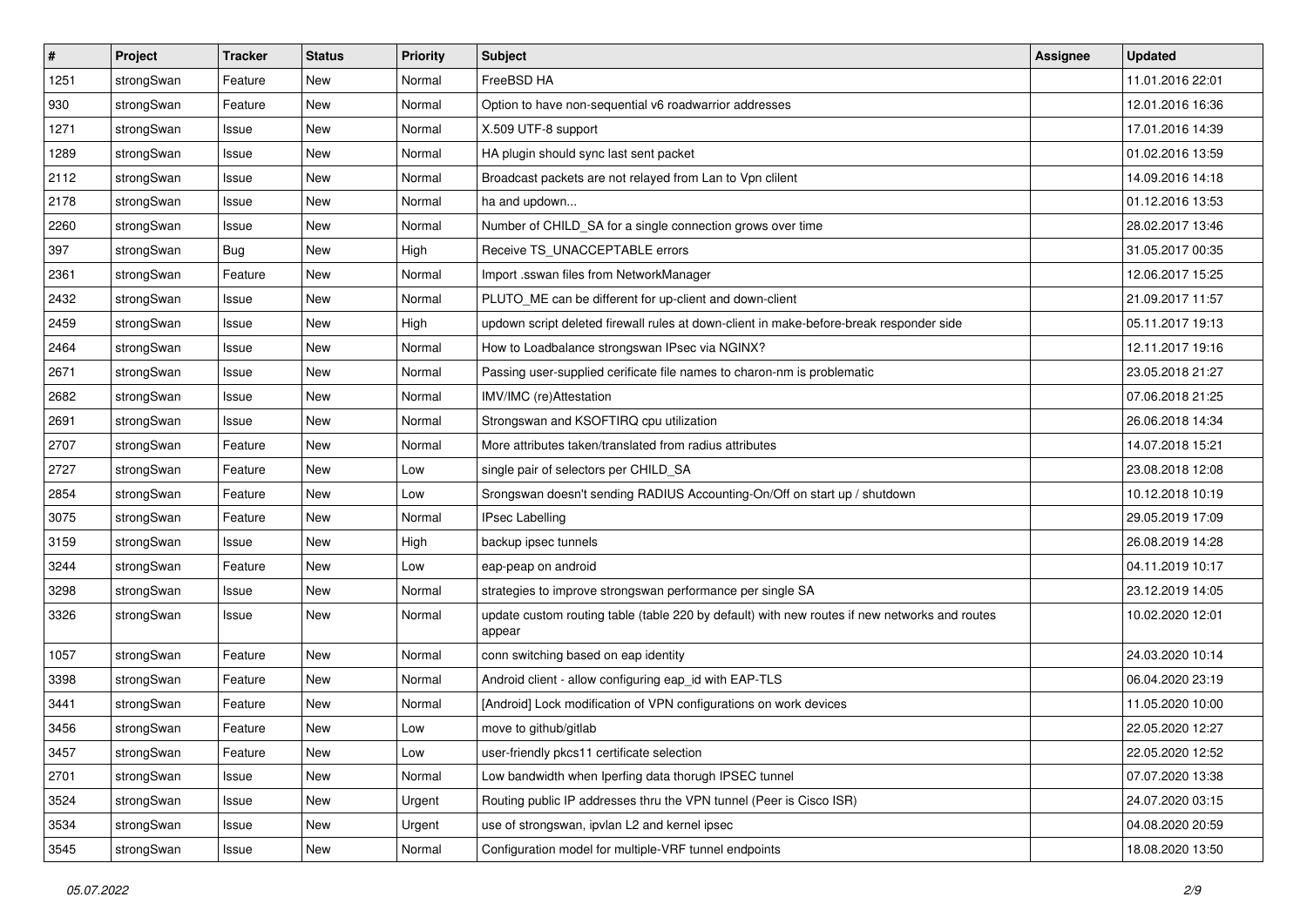| #    | Project    | <b>Tracker</b> | <b>Status</b> | <b>Priority</b> | Subject                                                                             | <b>Assignee</b>                 | <b>Updated</b>   |
|------|------------|----------------|---------------|-----------------|-------------------------------------------------------------------------------------|---------------------------------|------------------|
| 3651 | strongSwan | Feature        | New           | Normal          | Support for FC-SP-2                                                                 |                                 | 07.01.2021 20:04 |
| 1265 | strongSwan | Feature        | <b>New</b>    | Normal          | An option to disable NAT-T                                                          |                                 | 23.06.2021 19:41 |
| 974  | strongSwan | Issue          | New           | Normal          | Charon crash on Mac OS with IPv6 Virtual IP                                         |                                 | 26.08.2021 21:07 |
| 129  | strongSwan | Feature        | Assigned      | Normal          | Relations between ike/child/peer_cfg                                                | Martin Willi                    | 06.02.2012 10:50 |
| 193  | strongSwan | <b>Bug</b>     | Assigned      | High            | Race condition between acquire jobs and Mobike update while switching WLANs         | Tobias<br><b>Brunner</b>        | 16.05.2012 12:18 |
| 173  | strongSwan | Feature        | Assigned      | Normal          | Support for IP address ranges in traffic selectors                                  | Tobias<br><b>Brunner</b>        | 14.06.2012 11:31 |
| 2189 | strongSwan | Feature        | Assigned      | Normal          | Support RFC 8229: TCP Encapsulation of IKE and IPsec Packets                        | Tobias<br><b>Brunner</b>        | 05.06.2020 19:48 |
| 302  | strongSwan | <b>Bug</b>     | Feedback      | Normal          | No matching outbound IPsec policy                                                   | Tobias<br><b>Brunner</b>        | 01.03.2013 12:19 |
| 309  | strongSwan | Feature        | Feedback      | Normal          | Problem with Network Aliases for charon.interfaces_ignore and charon.interfaces_use | <b>Tobias</b><br><b>Brunner</b> | 21.03.2013 19:32 |
| 243  | strongSwan | Feature        | Feedback      | Normal          | Configure routing table in peer                                                     | Tobias<br><b>Brunner</b>        | 23.05.2013 20:03 |
| 359  | strongSwan | Issue          | Feedback      | Normal          | <b>Mediation Server Connection</b>                                                  | Tobias<br><b>Brunner</b>        | 16.07.2013 16:25 |
| 404  | strongSwan | Issue          | Feedback      | Normal          | TNC: Update HowTos and implement some compilation flag checking                     | Andreas<br>Steffen              | 10.09.2013 13:58 |
| 406  | strongSwan | Feature        | Feedback      | Low             | TNC: Speeding up the Attestation process                                            | Andreas<br>Steffen              | 10.09.2013 14:00 |
| 420  | strongSwan | Feature        | Feedback      | Normal          | Add more of the verbs that were supported by pluto to the updown plugin             | Tobias<br><b>Brunner</b>        | 11.10.2013 07:56 |
| 462  | strongSwan | Issue          | Feedback      | Normal          | strongswan android app can not use on android 4.4 OS                                | Tobias<br><b>Brunner</b>        | 06.01.2014 13:07 |
| 268  | strongSwan | Feature        | Feedback      | Normal          | support for ssh keypairs in strongswan network-manager plugin                       | <b>Tobias</b><br><b>Brunner</b> | 19.02.2014 15:13 |
| 542  | strongSwan | Issue          | Feedback      | Normal          | Nesting tunnels                                                                     | Andreas<br>Steffen              | 07.03.2014 09:22 |
| 456  | strongSwan | Bug            | Feedback      | Normal          | StrongSwan client for OS X crashes                                                  | Martin Willi                    | 21.03.2014 12:16 |
| 552  | strongSwan | Issue          | Feedback      | Normal          | move pki tool to ipsecdir                                                           | Tobias<br><b>Brunner</b>        | 14.04.2014 13:52 |
| 693  | strongSwan | Feature        | Feedback      | Normal          | Time policy for roadwarrior                                                         | <b>Tobias</b><br><b>Brunner</b> | 02.09.2014 11:06 |
| 482  | strongSwan | Issue          | Feedback      | Normal          | NAT-NAT connection                                                                  | Tobias<br><b>Brunner</b>        | 09.10.2014 12:37 |
| 1079 | strongSwan | Feature        | Feedback      | Normal          | Future Plans for firwall configuration equivalent under FreeBSD                     |                                 | 21.08.2015 15:58 |
| 1000 | strongSwan | Feature        | Feedback      | Normal          | Raise ALERT_TS_MISMATCH in IKE V1                                                   |                                 | 09.09.2015 12:47 |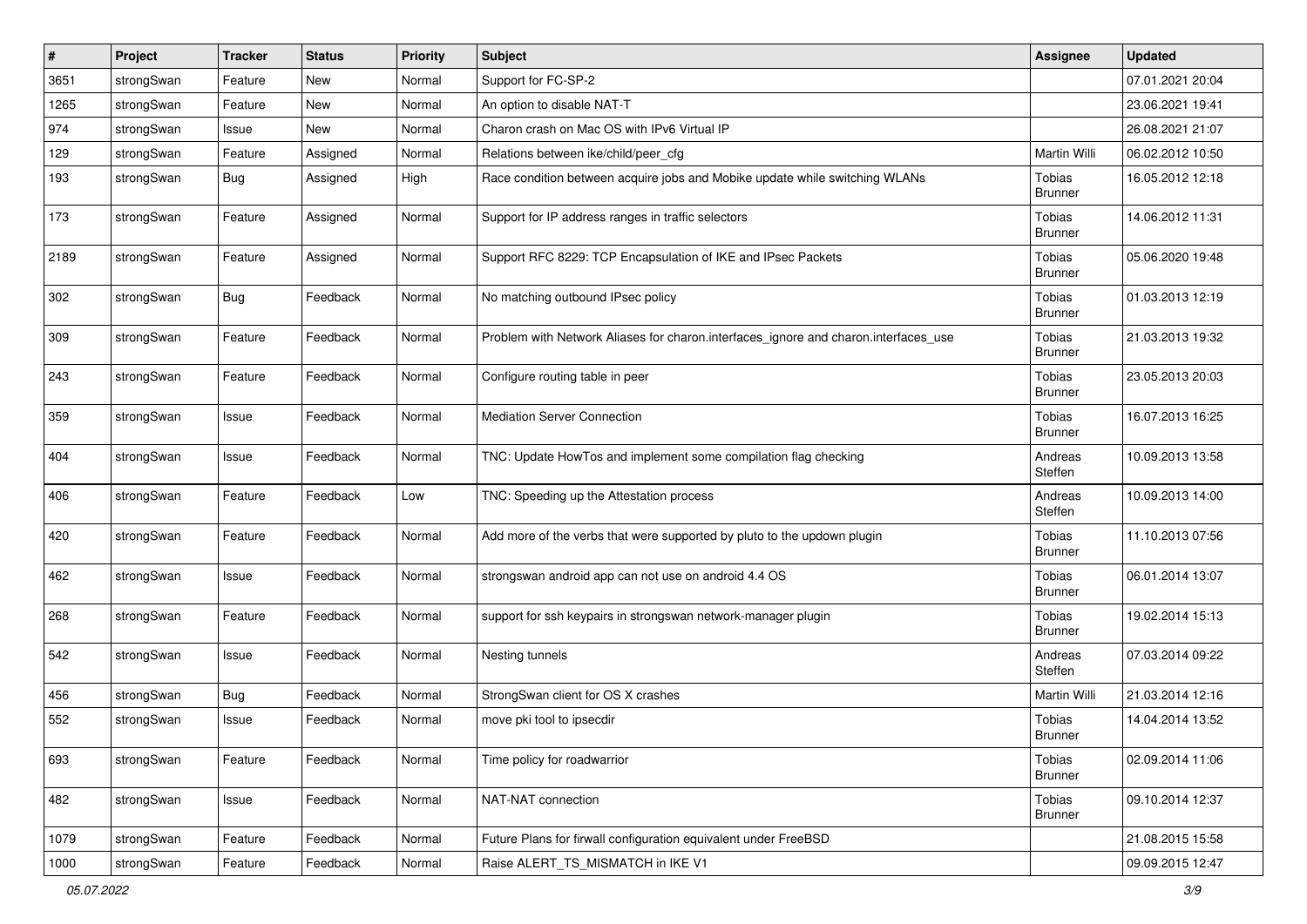| #    | Project    | <b>Tracker</b> | <b>Status</b> | <b>Priority</b> | <b>Subject</b>                                                                                                                                          | Assignee      | <b>Updated</b>   |
|------|------------|----------------|---------------|-----------------|---------------------------------------------------------------------------------------------------------------------------------------------------------|---------------|------------------|
| 1157 | strongSwan | Issue          | Feedback      | Normal          | Message ID overflow RFC 5996 2.2                                                                                                                        |               | 12.10.2015 13:52 |
| 162  | strongSwan | Feature        | Feedback      | Normal          | Submit ClusterIP patches mainline                                                                                                                       |               | 14.12.2015 20:43 |
| 1008 | strongSwan | Feature        | Feedback      | Normal          | FARP for IPv6                                                                                                                                           |               | 14.12.2015 20:59 |
| 1253 | strongSwan | Feature        | Feedback      | Normal          | Strongswan doesn't support CA bundles                                                                                                                   |               | 19.01.2016 11:23 |
| 1276 | strongSwan | Issue          | Feedback      | Normal          | Threading: ext-auth hook blocks any other connection attempt                                                                                            |               | 27.01.2016 12:28 |
| 1334 | strongSwan | Issue          | Feedback      | Normal          | Version 5.3.5, duplicated tunnel aftr IKE_SA rekeyed                                                                                                    |               | 10.03.2016 11:06 |
| 1338 | strongSwan | Issue          | Feedback      | Normal          | problem with changing esp algorithm in strongswan                                                                                                       |               | 10.03.2016 18:23 |
| 1383 | strongSwan | Issue          | Feedback      | Normal          | How to limit the amount of the installed Child_SAs                                                                                                      |               | 08.04.2016 11:20 |
| 1422 | strongSwan | Issue          | Feedback      | Normal          | IKEv1: IKE_SA reauth vs. CHILD_SA rekey race prevents IKE_SA reauthentication in time                                                                   |               | 20.04.2016 15:06 |
| 1456 | strongSwan | Issue          | Feedback      | Normal          | Missing Tunnel-Client-Endpoint & Tunnel-Server-Endpoint AVP in RADIUS Accounting Start/Stop<br>messages                                                 |               | 11.05.2016 11:54 |
| 1482 | strongSwan | Feature        | Feedback      | Normal          | Allow changing init_limit_half_open etc. at runtime by reloading strongswan.conf                                                                        |               | 26.05.2016 14:49 |
| 1506 | strongSwan | Feature        | Feedback      | Normal          | Enhance DoS protection to deny users that failed Authentication                                                                                         |               | 17.06.2016 14:31 |
| 2110 | strongSwan | Issue          | Feedback      | Normal          | Remote Identity (IDr) in IKE AUTH Response is sent as hex-encoded binary value instead of text<br>when setting leftid to type KEY_ID (leftid=@#xxxxxxx) |               | 13.09.2016 21:42 |
| 1082 | strongSwan | Feature        | Feedback      | Normal          | Framed-Route to set leftsubnet                                                                                                                          |               | 07.10.2016 10:02 |
| 2165 | strongSwan | Feature        | Feedback      | Normal          | missing LIBRESSL_VERSION_NUMBER support                                                                                                                 |               | 03.11.2016 09:23 |
| 2185 | strongSwan | Feature        | Feedback      | Normal          | INTERNAL_IP4_SUBNET Attribute Support in Android Client                                                                                                 |               | 10.12.2016 01:14 |
| 2184 | strongSwan | Issue          | Feedback      | Normal          | configuration with multiple RSA keys                                                                                                                    |               | 14.12.2016 13:09 |
| 2202 | strongSwan | Feature        | Feedback      | Normal          | Radius NAS IP to be specified                                                                                                                           |               | 18.01.2017 17:58 |
| 2203 | strongSwan | Issue          | Feedback      | Normal          | Protecting symetric traffic using high availability in gateway to gateway setup (both active)                                                           |               | 15.02.2017 14:20 |
| 2273 | strongSwan | Bug            | Feedback      | Normal          | Unable to install strongswan client helper on OSX El Capitan                                                                                            |               | 10.03.2017 15:34 |
| 2307 | strongSwan | Feature        | Feedback      | Normal          | Permit installation of trap policy for CHILD_SA configurations with unset local_addrs                                                                   |               | 26.04.2017 15:04 |
| 2319 | strongSwan | Issue          | Feedback      | Normal          | gives up trying to bring up connection after DNS SERVFAIL                                                                                               |               | 08.05.2017 15:41 |
| 1559 | strongSwan | Feature        | Feedback      | Normal          | Expose received XAUTH/EAP username/password prompts via VICI, send secrets via VICI on<br>prompt                                                        |               | 09.05.2017 16:28 |
| 2095 | strongSwan | Feature        | Feedback      | Normal          | Support liveness check in Strongswan                                                                                                                    |               | 31.05.2017 00:56 |
| 2394 | strongSwan | Issue          | Feedback      | Normal          | IP is not assigned after re-authentication                                                                                                              |               | 04.08.2017 19:03 |
| 2409 | strongSwan | Feature        | Feedback      | Low             | Android client status details                                                                                                                           |               | 18.08.2017 13:23 |
| 2411 | strongSwan | Issue          | Feedback      | Normal          | VPN server name resolution is done via overlay DNS server upon IKE disconnect                                                                           |               | 22.08.2017 10:42 |
| 960  | strongSwan | Feature        | Feedback      | Normal          | Raise ALERT_PROPOSAL_MISMATCH_IKE in IKE V1                                                                                                             | Martin Willi  | 30.08.2017 09:05 |
| 2077 | strongSwan | Issue          | Feedback      | Normal          | Grace period before reassigning offline IP lease                                                                                                        |               | 06.10.2017 10:44 |
| 2446 | strongSwan | Issue          | Feedback      | Normal          | Traffic loss during IKE reauth despite make-before-break enabled                                                                                        |               | 27.11.2017 17:12 |
| 2493 | strongSwan | Issue          | Feedback      | Normal          | Pkcs11 Plugin Returns w/Bogus Return Code                                                                                                               | Jordan Hrycaj | 12.12.2017 15:58 |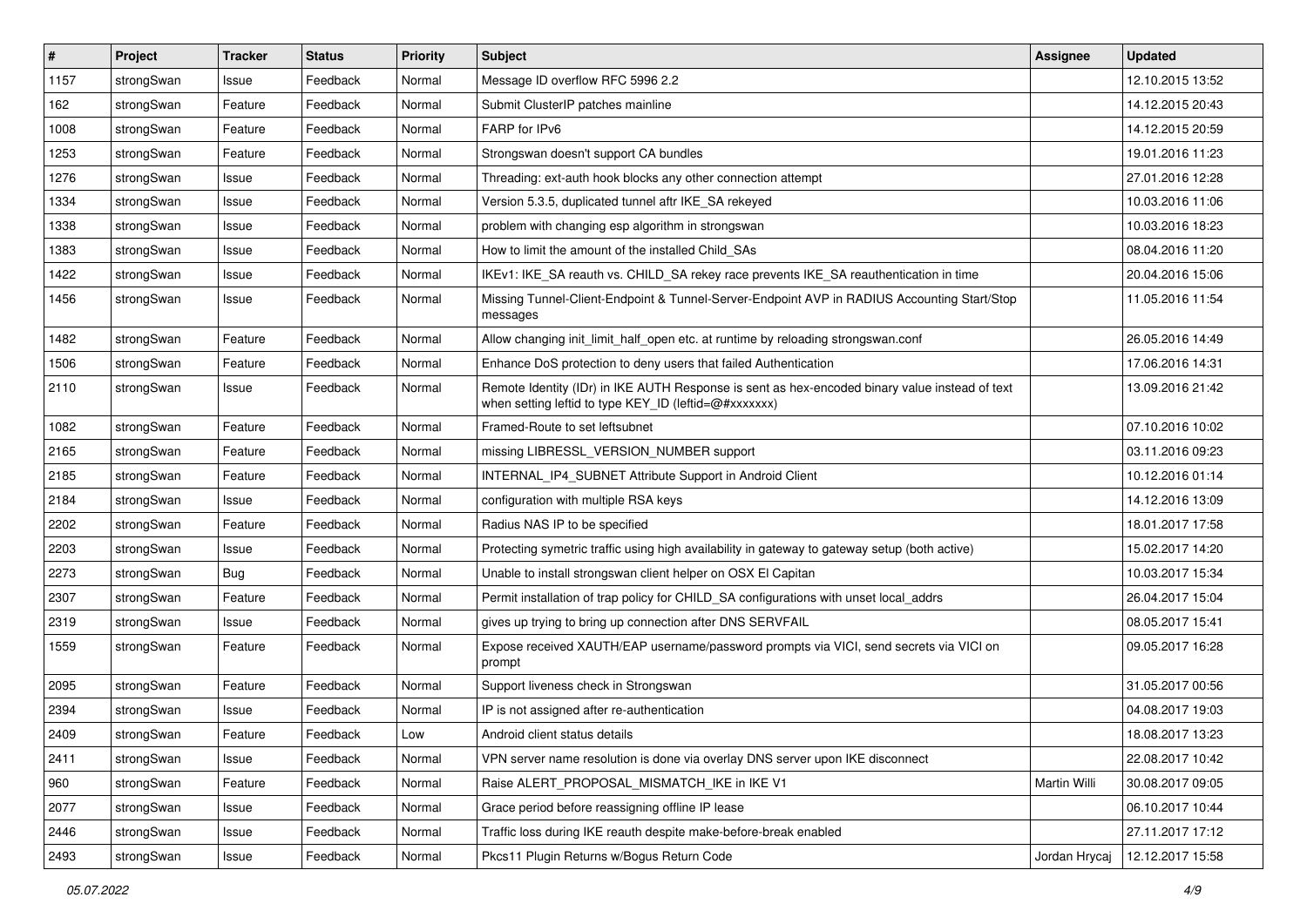| $\pmb{\#}$ | Project    | <b>Tracker</b> | <b>Status</b> | <b>Priority</b> | <b>Subject</b>                                                                                              | Assignee                        | <b>Updated</b>   |
|------------|------------|----------------|---------------|-----------------|-------------------------------------------------------------------------------------------------------------|---------------------------------|------------------|
| 2494       | strongSwan | Issue          | Feedback      | Normal          | Problems With 64bit Slot IDs With Pkcs11 Plugin                                                             | Jordan Hrycaj                   | 12.12.2017 16:03 |
| 2495       | strongSwan | Feature        | Feedback      | Normal          | LibreSSL Plugin                                                                                             |                                 | 13.12.2017 09:29 |
| 1068       | strongSwan | Bug            | Feedback      | Normal          | strongswan 5.3.2 and IKEv1 in transport mode causes NO_PROPOSAL_CHOSEN error                                |                                 | 26.01.2018 13:30 |
| 2560       | strongSwan | Issue          | Feedback      | Normal          | Duplicate CA cert requests sent                                                                             |                                 | 28.02.2018 10:54 |
| 2580       | strongSwan | Issue          | Feedback      | Normal          | [CFG] handling xx attribute failed in Android or Ubuntu, but works in macOS                                 |                                 | 09.03.2018 17:49 |
| 2618       | strongSwan | Issue          | Feedback      | Normal          | Query regarding assignment of Tunnel IP                                                                     |                                 | 09.04.2018 10:57 |
| 352        | strongSwan | Issue          | Feedback      | Normal          | unable to allocate SPIs from kernel when running 32 bit binaries on 64 bit Linux                            |                                 | 17.04.2018 14:59 |
| 2668       | strongSwan | Feature        | Feedback      | Normal          | UE shall include the DEVICE_IDENTITY Notify payload                                                         |                                 | 22.05.2018 13:48 |
| 2678       | strongSwan | Issue          | Feedback      | Normal          | Phase 1 issue                                                                                               |                                 | 07.06.2018 20:06 |
| 2698       | strongSwan | Issue          | Feedback      | Low             | DSCP and kernel-libipsec                                                                                    |                                 | 04.07.2018 15:01 |
| 2392       | strongSwan | Feature        | Feedback      | Low             | enable eap-ttls in Android client                                                                           | <b>Tobias</b><br><b>Brunner</b> | 04.07.2018 19:48 |
| 2621       | strongSwan | Issue          | Feedback      | Normal          | Android: VPN connection stops working, strongSwan shows Connected                                           |                                 | 06.07.2018 13:06 |
| 2726       | strongSwan | Issue          | Feedback      | Normal          | Strongswan selects wrong source IP                                                                          |                                 | 23.08.2018 13:38 |
| 2729       | strongSwan | Feature        | Feedback      | Normal          | Does Swanctl provide the same option as Ipsec with the rightID using a %?                                   |                                 | 20.09.2018 17:37 |
| 2793       | strongSwan | Feature        | Feedback      | Normal          | Remote identity with certificate                                                                            |                                 | 15.10.2018 10:20 |
| 2814       | strongSwan | Feature        | Feedback      | Normal          | Force Keepalive Packets if There is no NAT                                                                  |                                 | 29.10.2018 15:47 |
| 2816       | strongSwan | lssue          | Feedback      | Normal          | order of DNS entries is reversed in /etc/resolv.conf                                                        |                                 | 06.11.2018 10:41 |
| 2823       | strongSwan | Feature        | Feedback      | Low             | Implementing VPN peer failover                                                                              |                                 | 16.11.2018 10:25 |
| 2835       | strongSwan | Issue          | Feedback      | Normal          | Rekeyed SA can't be deleted in standby node                                                                 |                                 | 19.12.2018 02:52 |
| 2400       | strongSwan | Issue          | Feedback      | Normal          | Is DPD supposed to detect dead tunnel, or dead IKE instance                                                 |                                 | 11.01.2019 22:53 |
| 2870       | strongSwan | lssue          | Feedback      | Normal          | DNS resolution outside of tunnel if DNS server is in remote TS                                              |                                 | 22.01.2019 11:06 |
| 2958       | strongSwan | Issue          | Feedback      | Normal          | Trap policies with unspecified remote IP covering multiple specific ports constantly produce new<br>IKE_SAs |                                 | 11.03.2019 15:03 |
| 2964       | strongSwan | Issue          | Feedback      | Normal          | Route to IKE Gateway Fails to Update Under Particular Configuration                                         |                                 | 13.03.2019 10:38 |
| 2972       | strongSwan | Feature        | Feedback      | Normal          | how to add X509v3 Key Usage: Key Encipherment                                                               |                                 | 13.03.2019 13:59 |
| 2966       | strongSwan | Issue          | Feedback      | Normal          | Problems with large amount of subnets in leftsubnet configuration                                           |                                 | 02.04.2019 10:35 |
| 3041       | strongSwan | Issue          | Feedback      | Low             | fail2ban or equivalent                                                                                      |                                 | 06.05.2019 09:07 |
| 2750       | strongSwan | Issue          | Feedback      | Normal          | setting WFP SA SPI failed: 0x80320035                                                                       |                                 | 27.05.2019 11:59 |
| 3072       | strongSwan | Issue          | Feedback      | Normal          | Windows 10: setting WFP SA SPI fails with error 0x80320014                                                  |                                 | 29.05.2019 14:34 |
| 3097       | strongSwan | Issue          | Feedback      | Normal          | charon restart behaviour                                                                                    |                                 | 24.06.2019 16:09 |
| 3122       | strongSwan | Issue          | Feedback      | Normal          | Strongswan software iterupts                                                                                |                                 | 18.07.2019 02:27 |
| 3135       | strongSwan | Feature        | Feedback      | Normal          | Android client - settings for connection re-try                                                             |                                 | 12.08.2019 16:32 |
| 3154       | strongSwan | Issue          | Feedback      | Normal          | signature validation failed only with sha2                                                                  |                                 | 20.08.2019 11:51 |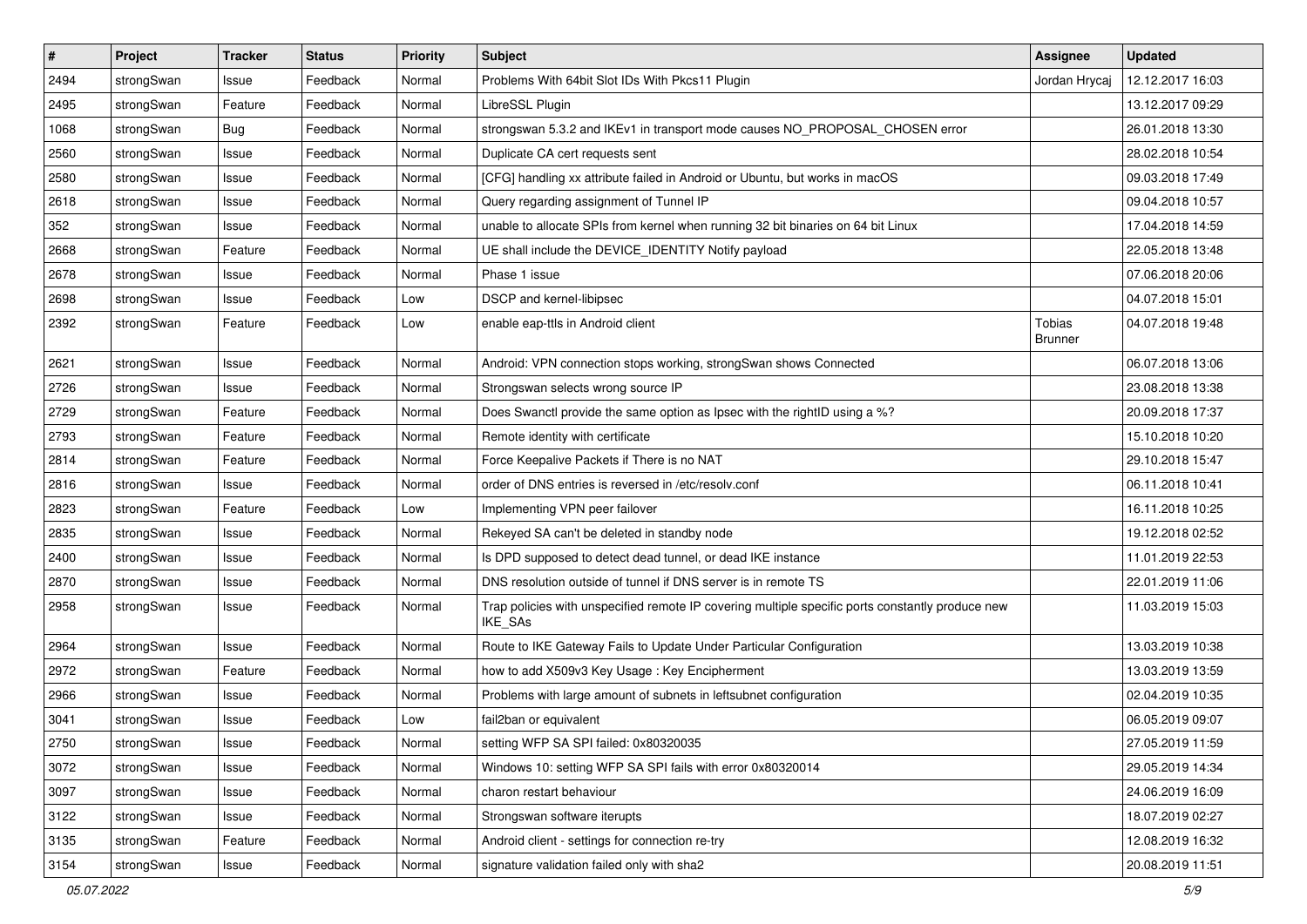| $\vert$ # | Project    | <b>Tracker</b> | <b>Status</b> | <b>Priority</b> | <b>Subject</b>                                                                          | <b>Assignee</b>                 | <b>Updated</b>   |
|-----------|------------|----------------|---------------|-----------------|-----------------------------------------------------------------------------------------|---------------------------------|------------------|
| 3151      | strongSwan | Issue          | Feedback      | Normal          | Forecast stops forwarding multicast                                                     |                                 | 26.08.2019 14:06 |
| 3162      | strongSwan | Feature        | Feedback      | Normal          | Strongswan Android support for default DNS suffixes (UNITY_DEF_DOMAIN flag)             |                                 | 29.08.2019 10:29 |
| 104       | strongSwan | Feature        | Feedback      | Normal          | Postgresql Db Support                                                                   |                                 | 04.09.2019 10:05 |
| 3254      | strongSwan | Issue          | Feedback      | Normal          | Log level in android level                                                              |                                 | 08.11.2019 08:36 |
| 3268      | strongSwan | Issue          | Feedback      | Normal          | Traffic disruption -- policy-based VPN to AWS VPN service                               |                                 | 15.11.2019 16:53 |
| 3276      | strongSwan | Feature        | Feedback      | Low             | N1 MODE CAPABILITY                                                                      |                                 | 21.11.2019 16:49 |
| 3282      | strongSwan | Issue          | Feedback      | Normal          | Android VPN client keeps retrying in airplane mode                                      |                                 | 29.11.2019 16:06 |
| 3304      | strongSwan | Issue          | Feedback      | Normal          | Found unsupported critical X.509 extension: X509v3 Name Constraints                     |                                 | 13.01.2020 14:50 |
| 3307      | strongSwan | Issue          | Feedback      | Normal          | Probable non compliance with RFC 7296 wrt traffic selector narrowing?                   |                                 | 14.01.2020 16:19 |
| 3341      | strongSwan | Bug            | Feedback      | Normal          | Application Icon missing on firestick 4K                                                | <b>Tobias</b><br><b>Brunner</b> | 20.02.2020 09:31 |
| 3342      | strongSwan | Issue          | Feedback      | Normal          | Certain fields in Storngswan on Firestick4K are not editable                            |                                 | 20.02.2020 09:36 |
| 3366      | strongSwan | Issue          | Feedback      | Normal          | Uninstall "any" trap policy if start_action=trap with virtual IPs is used               |                                 | 13.03.2020 14:57 |
| 3377      | strongSwan | Issue          | Feedback      | Normal          | Interface ID not configured during HA synchronization                                   |                                 | 18.03.2020 10:15 |
| 817       | strongSwan | Issue          | Feedback      | Normal          | <b>IKEv2 IPv6 Router Advertisement</b>                                                  |                                 | 27.03.2020 17:14 |
| 3389      | strongSwan | Issue          | Feedback      | Normal          | Child SAs not getting created after rekeying                                            |                                 | 30.03.2020 15:45 |
| 3403      | strongSwan | Issue          | Feedback      | Normal          | IKEv2 natd false detection                                                              |                                 | 09.04.2020 14:19 |
| 3400      | strongSwan | Issue          | Feedback      | Normal          | Windows 10 IKEv2 rekeying fails                                                         |                                 | 16.04.2020 17:08 |
| 3422      | strongSwan | Feature        | Feedback      | Normal          | Allow multiple local id to be specified in a single connection?                         |                                 | 23.04.2020 13:19 |
| 2160      | strongSwan | Issue          | Feedback      | Normal          | support for opportunistic encryption                                                    |                                 | 06.05.2020 10:32 |
| 3442      | strongSwan | Issue          | Feedback      | Normal          | Apply policy based on network interface in transport mode                               |                                 | 13.05.2020 10:53 |
| 3500      | strongSwan | Issue          | Feedback      | Normal          | swanctl --list-cert not listing all certs                                               |                                 | 29.06.2020 15:25 |
| 3499      | strongSwan | Issue          | Feedback      | Normal          | ISAKMP Signature hash algorithm / EAP-TLS Authentification                              |                                 | 30.06.2020 10:40 |
| 3516      | strongSwan | Issue          | Feedback      | Normal          | Close IKE_SA after expiry without rekey/reauth                                          |                                 | 20.07.2020 19:32 |
| 3490      | strongSwan | Issue          | Feedback      | Normal          | Selecting incorrect auth mode for IKEv1                                                 |                                 | 21.07.2020 21:26 |
| 3392      | strongSwan | Issue          | Feedback      | Normal          | mark=%unique and no Internet-connection with VPN                                        |                                 | 31.07.2020 15:26 |
| 3291      | strongSwan | Issue          | Feedback      | Normal          | IPSec IKEv2 Client to VPN service 2                                                     | <b>Tobias</b><br>Brunner        | 16.08.2020 12:58 |
| 3552      | strongSwan | Issue          | Feedback      | Normal          | Internet disconnects after once VPN is established                                      |                                 | 30.08.2020 05:35 |
| 3537      | strongSwan | Issue          | Feedback      | Normal          | IPv6 Packets are not transferred from server to client through IPSec using RPC protocol |                                 | 01.09.2020 12:50 |
| 3536      | strongSwan | Issue          | Feedback      | Normal          | When Create multiple tunnels restart ipsec service will establish fail.                 |                                 | 03.09.2020 13:58 |
| 3558      | strongSwan | Issue          | Feedback      | Normal          | deleting half open IKE_SA with x.x.x.x after timeout with iOS device                    |                                 | 05.09.2020 21:23 |
| 3560      | strongSwan | Issue          | Feedback      | Normal          | PSK tunnel working - Cert fails with fragmention errors                                 | Tobias<br>Brunner               | 11.09.2020 14:15 |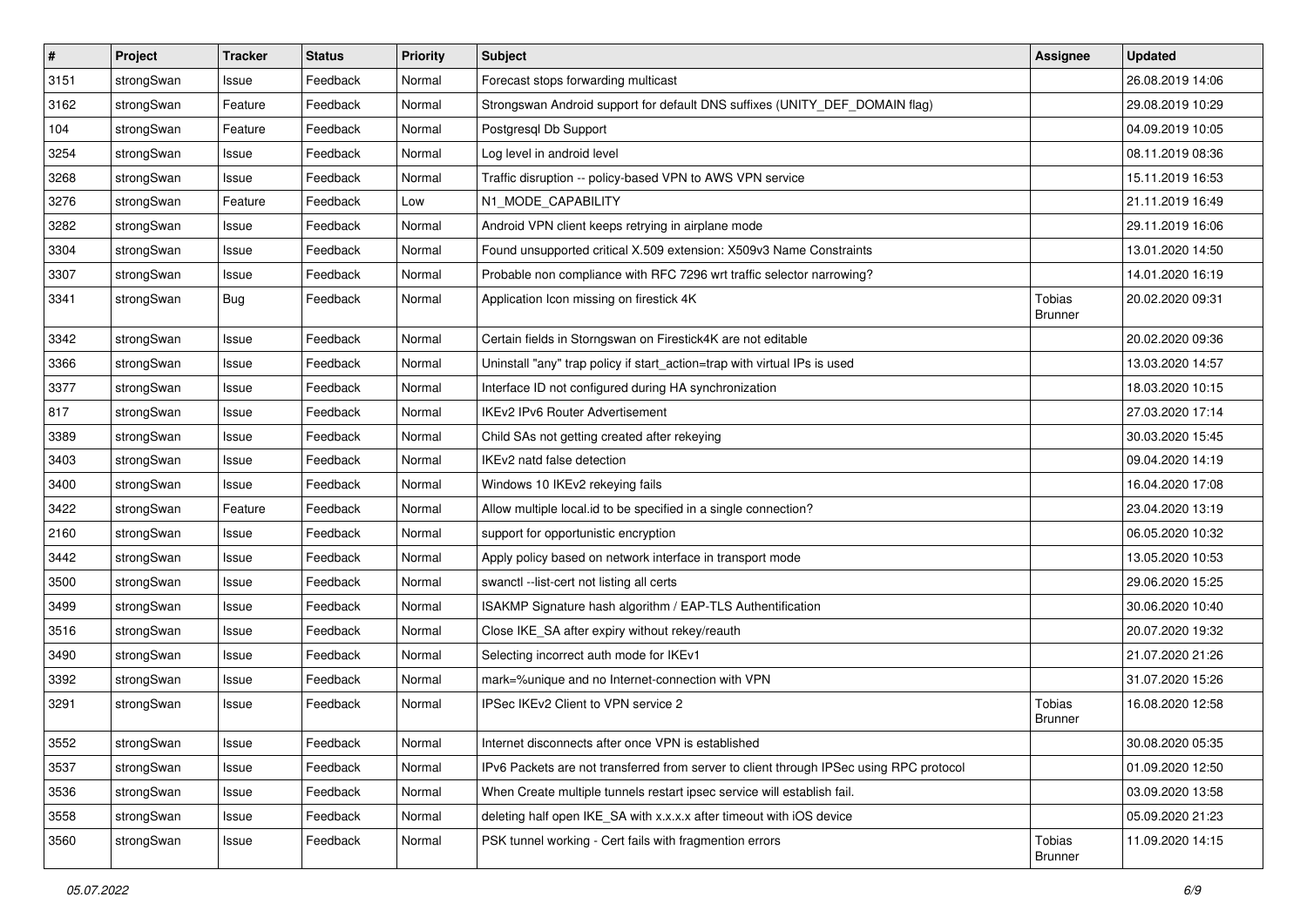| $\pmb{\#}$ | Project    | <b>Tracker</b> | <b>Status</b> | <b>Priority</b> | <b>Subject</b>                                                                                               | <b>Assignee</b>                 | <b>Updated</b>   |
|------------|------------|----------------|---------------|-----------------|--------------------------------------------------------------------------------------------------------------|---------------------------------|------------------|
| 3561       | strongSwan | Issue          | Feedback      | Normal          | Azure P2S VPN Linux connection error                                                                         |                                 | 15.09.2020 12:22 |
| 3564       | strongSwan | Issue          | Feedback      | Normal          | Out of order packets are generated if strong swan is running on multiple cores                               |                                 | 16.09.2020 10:01 |
| 3565       | strongSwan | Issue          | Feedback      | Normal          | Filtering out logs or plugin in to do so                                                                     |                                 | 16.09.2020 11:45 |
| 3566       | strongSwan | Issue          | Feedback      | Normal          | Number of simultaneous connections limited to 1000 in a cluster                                              |                                 | 18.09.2020 09:46 |
| 3568       | strongSwan | Issue          | Feedback      | Normal          | vpn connection is unstable                                                                                   |                                 | 23.09.2020 16:28 |
| 3575       | strongSwan | Issue          | Feedback      | Normal          | Tunnel of IPv6 Over IPv4 not accespting Jumbo Packets                                                        |                                 | 23.09.2020 16:44 |
| 3576       | strongSwan | Issue          | Feedback      | Normal          | strongswan on openwrt virtual ip inside ipsec tunnel                                                         |                                 | 25.09.2020 17:01 |
| 3578       | strongSwan | Issue          | Feedback      | Normal          | ipsec connection to FortiClient VPN                                                                          |                                 | 28.09.2020 15:08 |
| 3577       | strongSwan | Issue          | Feedback      | Normal          | StrongSwan Connection adding and deleting over network.                                                      |                                 | 28.09.2020 15:13 |
| 3584       | strongSwan | Issue          | Feedback      | Normal          | Separate ipsec.conf file per conn and separate ipsec.secrets file per conn                                   | Tobias<br><b>Brunner</b>        | 30.09.2020 17:06 |
| 3580       | strongSwan | Issue          | Feedback      | Normal          | encapsulation and packets not routing into tunnel problems                                                   |                                 | 02.10.2020 10:03 |
| 3573       | strongSwan | Issue          | Feedback      | Normal          | ike2 and transit traffic                                                                                     |                                 | 05.10.2020 10:55 |
| 3588       | strongSwan | Issue          | Feedback      | Normal          | VPN setup over 4G                                                                                            |                                 | 08.10.2020 14:13 |
| 3593       | strongSwan | Issue          | Feedback      | Normal          | Need variable tracking make_before_break state into updown scripts                                           |                                 | 13.10.2020 09:59 |
| 3594       | strongSwan | Issue          | Feedback      | Normal          | How to see the traffic at ESP in UDP SPIs and forwarding rule                                                | <b>Tobias</b><br><b>Brunner</b> | 15.10.2020 13:57 |
| 3598       | strongSwan | Issue          | Feedback      | Normal          | swanctl on Windows: Support aborting execution                                                               |                                 | 19.10.2020 15:01 |
| 3592       | strongSwan | Issue          | Feedback      | Normal          | Tunnel reported as established but log show "found encrypted payload, but no transform set"                  |                                 | 20.10.2020 10:37 |
| 3603       | strongSwan | Issue          | Feedback      | Normal          | dns issue in config mode                                                                                     |                                 | 20.10.2020 11:50 |
| 3596       | strongSwan | Issue          | Feedback      | Normal          | no issuer certificate found for                                                                              |                                 | 21.10.2020 03:27 |
| 3604       | strongSwan | Issue          | Feedback      | Normal          | Email Notification on down status                                                                            |                                 | 21.10.2020 10:54 |
| 3597       | strongSwan | Issue          | Feedback      | Normal          | IPSec Client on CentOS 8 - Can't connect using ShrewSoft VPN config file                                     |                                 | 21.10.2020 16:38 |
| 3609       | strongSwan | Issue          | Feedback      | Normal          | Potential DNS server IP address conflicts                                                                    |                                 | 26.10.2020 11:12 |
| 3606       | strongSwan | Issue          | Feedback      | Normal          | Using ipsec tunnel from "foreign" subnet                                                                     | Noel Kuntze                     | 26.10.2020 12:23 |
| 3610       | strongSwan | Issue          | Feedback      | Normal          | farp plugin conflicts with DHCP service                                                                      |                                 | 26.10.2020 18:06 |
| 3611       | strongSwan | Issue          | Feedback      | Normal          | Unable to Send Traffic Using NAT on EC2 Instance                                                             |                                 | 27.10.2020 16:35 |
| 3607       | strongSwan | Issue          | Feedback      | Normal          | statusall option reports transport established two or three times per IP at start-up                         |                                 | 27.10.2020 16:48 |
| 3613       | strongSwan | Issue          | Feedback      | Low             | Load-test jobs scheduled after tunnels are terminated                                                        |                                 | 28.10.2020 12:06 |
| 3614       | strongSwan | Issue          | Feedback      | Normal          | Certificate renewal for about to expire certificates                                                         |                                 | 30.10.2020 13:30 |
| 3617       | strongSwan | Issue          | Feedback      | Normal          | full-offload swanctl.conf                                                                                    |                                 | 03.11.2020 17:24 |
| 3616       | strongSwan | Issue          | Feedback      | Normal          | With Strongswan 5.7.2, unique=never not allowing multiple clients to establish tunnels with same<br>identity |                                 | 05.11.2020 12:32 |
| 3618       | strongSwan | Issue          | Feedback      | Normal          | Use side-band to configure strongswan's                                                                      |                                 | 09.11.2020 10:38 |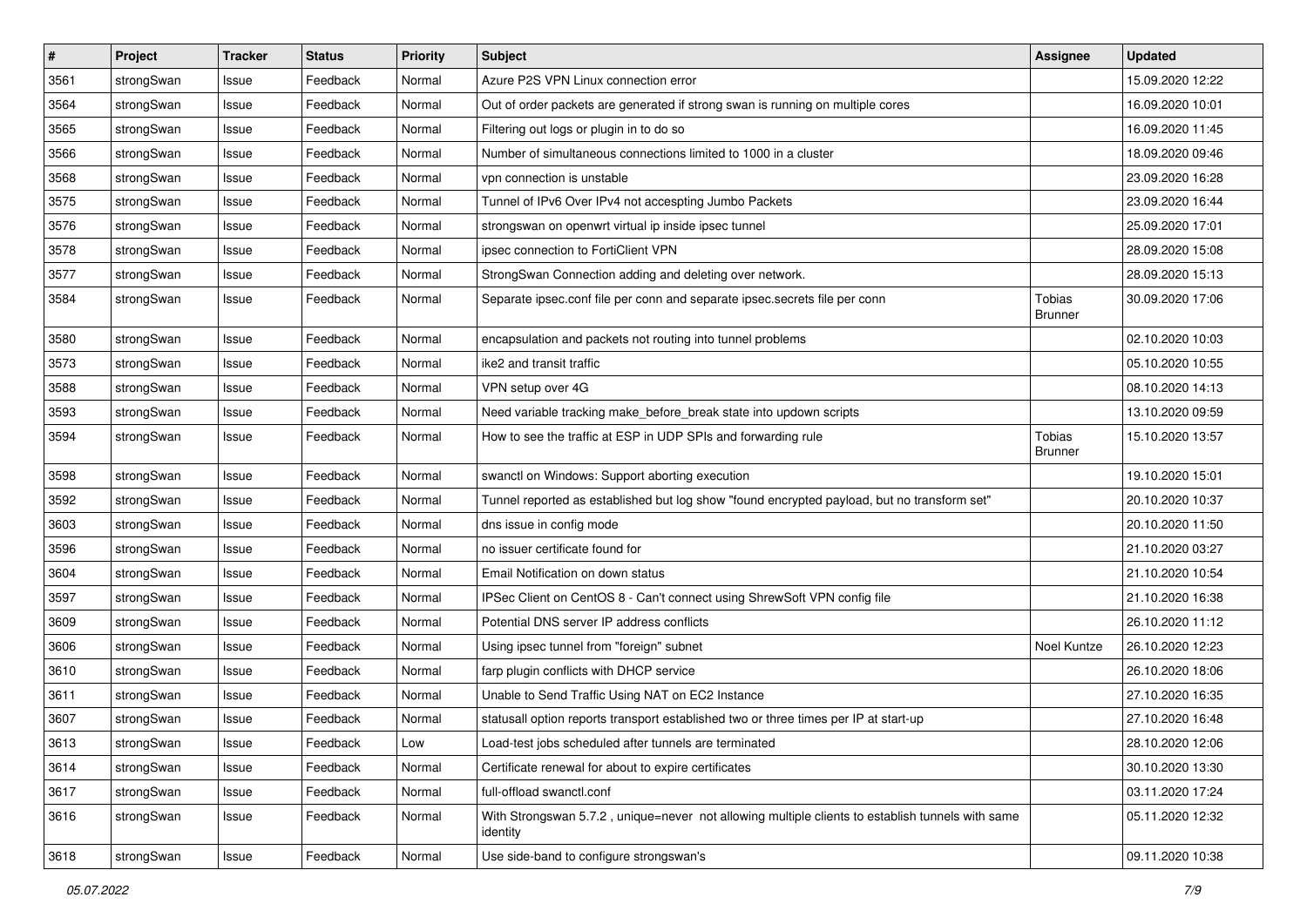| $\pmb{\#}$ | Project    | <b>Tracker</b> | <b>Status</b> | <b>Priority</b> | <b>Subject</b>                                                                                                                      | <b>Assignee</b>                 | <b>Updated</b>   |
|------------|------------|----------------|---------------|-----------------|-------------------------------------------------------------------------------------------------------------------------------------|---------------------------------|------------------|
| 3625       | strongSwan | Issue          | Feedback      | Normal          | Always on VPN when the client is on the same LAN as the VPN server                                                                  |                                 | 10.11.2020 18:45 |
| 3626       | strongSwan | Issue          | Feedback      | Low             | "Always On VPN" not available in Fire TV 4k                                                                                         | Tobias<br><b>Brunner</b>        | 11.11.2020 12:41 |
| 3620       | strongSwan | Issue          | Feedback      | Normal          | L2TP/IPSEC ipsec.conf setting                                                                                                       | Tobias<br><b>Brunner</b>        | 12.11.2020 10:14 |
| 3629       | strongSwan | Issue          | Feedback      | Normal          | IPSec enc only on specific dport/proto                                                                                              |                                 | 16.11.2020 10:04 |
| 3628       | strongSwan | Issue          | Feedback      | Normal          | Constant `retransmit` while establishing CHILD_SA                                                                                   |                                 | 16.11.2020 10:14 |
| 3630       | strongSwan | Issue          | Feedback      | Normal          | The certificate is loaded but not used.                                                                                             |                                 | 18.11.2020 10:29 |
| 3636       | strongSwan | Issue          | Feedback      | Normal          | Tor behind VPN                                                                                                                      | Tobias<br>Brunner               | 23.11.2020 14:09 |
| 3640       | strongSwan | Issue          | Feedback      | Normal          | Problem surfing via VPN form Android APK on a sepcific Mobile Operator                                                              |                                 | 26.11.2020 11:43 |
| 3642       | strongSwan | Issue          | Feedback      | Normal          | How to distinguish encapsulated packets from different interfaces                                                                   |                                 | 30.11.2020 09:38 |
| 3643       | strongSwan | Issue          | Feedback      | Normal          | Strongswan and FRR NHRP                                                                                                             |                                 | 01.12.2020 10:55 |
| 3647       | strongSwan | Issue          | Feedback      | Normal          | Is it possible to receive INTERNAL IP4 SUBNET attributes in updown scripts                                                          |                                 | 02.12.2020 17:06 |
| 3650       | strongSwan | Issue          | Feedback      | Normal          | HA behaves very strange                                                                                                             |                                 | 04.12.2020 08:53 |
| 3653       | strongSwan | Feature        | Feedback      | Normal          | Is there any possibility to pass any non-standard parameters for tunnels (ike or child sa) for use by<br>custom plugin?             |                                 | 08.12.2020 11:03 |
| 3654       | strongSwan | Issue          | Feedback      | Normal          | The L2tp/ipsec tunnel interface will not be delete when the connect abnormal interrupt.                                             |                                 | 08.12.2020 12:24 |
| 3652       | strongSwan | Issue          | Feedback      | Normal          | In strongswan ipsec.conf, how to set the "ike" parameters so that it can support all hash Algorithm<br>and DH group server support? |                                 | 08.12.2020 12:35 |
| 3662       | strongSwan | lssue          | Feedback      | Normal          | unamed session                                                                                                                      |                                 | 04.01.2021 11:32 |
| 3665       | strongSwan | Issue          | Feedback      | Normal          | When there is data flow, the VPN tunnel will not automatically connect                                                              | <b>Tobias</b><br><b>Brunner</b> | 05.01.2021 16:26 |
| 3663       | strongSwan | Issue          | Feedback      | Normal          | Multiple ways to end up with duplicate / redundant child SA entries                                                                 |                                 | 06.01.2021 16:15 |
| 3668       | strongSwan | Issue          | Feedback      | Normal          | Configuring the strongSwan Helm chart on openshift                                                                                  | Tobias<br>Brunner               | 07.01.2021 16:33 |
| 3669       | strongSwan | Issue          | Feedback      | Normal          | Failed connection to IKE_SA (Checkpoint Server)                                                                                     |                                 | 08.01.2021 17:58 |
| 3671       | strongSwan | Issue          | Feedback      | Normal          | Windows client failed with 13843 against Strongswan via SQL backend                                                                 |                                 | 13.01.2021 14:43 |
| 3672       | strongSwan | Issue          | Feedback      | Normal          | ESP connection over IPv6                                                                                                            |                                 | 14.01.2021 17:04 |
| 3673       | strongSwan | Issue          | Feedback      | Normal          | IKEv2/IPSec MSCHAPv2 fails on Android 11 (API 30).                                                                                  | Tobias<br><b>Brunner</b>        | 17.01.2021 07:25 |
| 2357       | strongSwan | Issue          | Feedback      | Normal          | How to initiate IPsec SA Transport Mode without IKE?                                                                                |                                 | 18.01.2021 18:36 |
| 3678       | strongSwan | Issue          | Feedback      | Normal          | IKE authentication credentials are unacceptable - Ubuntu Server - Windows 10 client                                                 |                                 | 19.01.2021 18:29 |
| 3498       | strongSwan | Issue          | Feedback      | Normal          | FreeBSD + dhcp+farp plugin                                                                                                          |                                 | 22.01.2021 10:44 |
| 3680       | strongSwan | Issue          | Feedback      | Normal          | How to unload a paritcular certificate from strongswan.                                                                             | Tobias<br>Brunner               | 27.01.2021 09:28 |